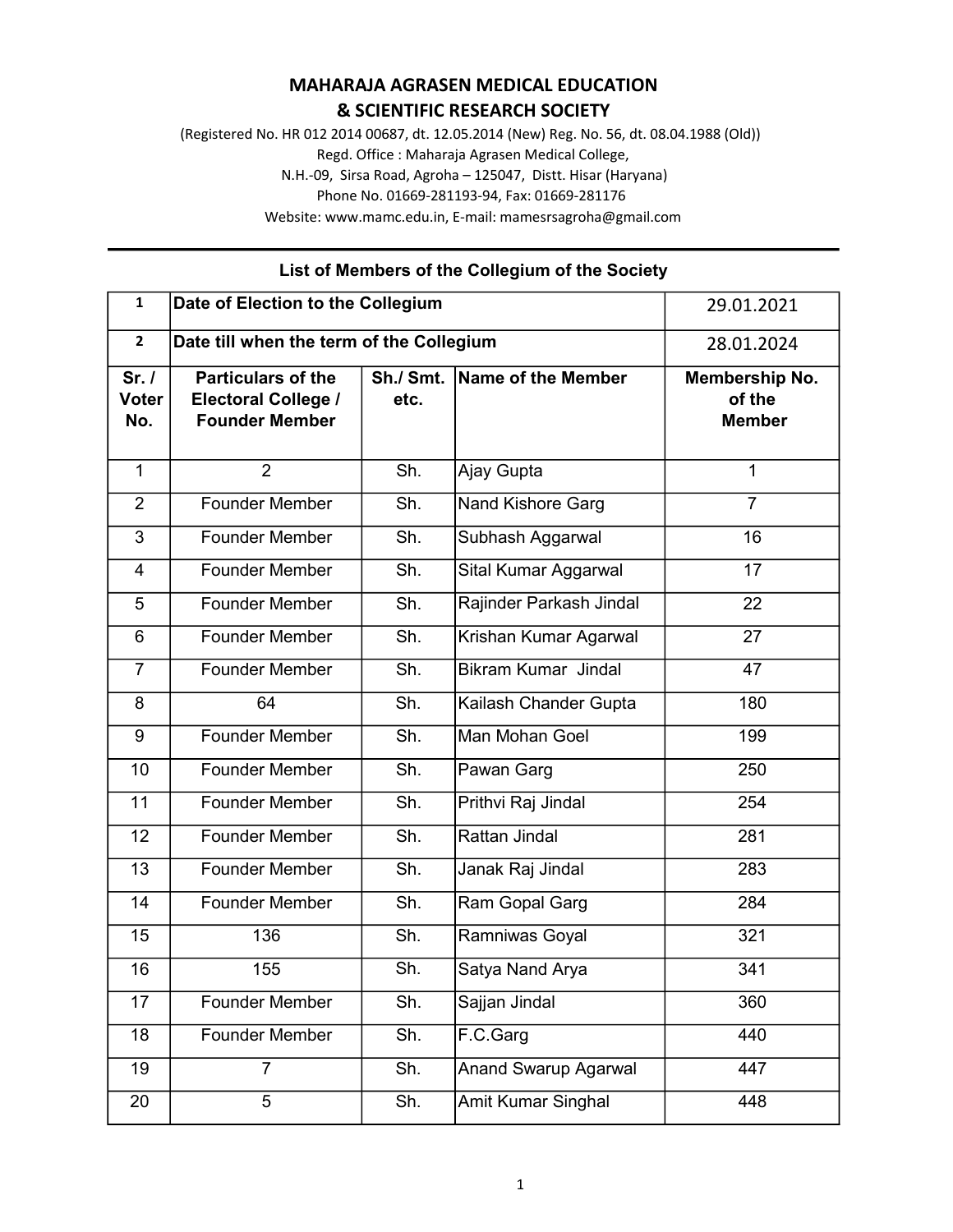| Sr. /<br><b>Voter</b><br>No. | <b>Particulars of the</b><br><b>Electoral College /</b><br><b>Founder Member</b> | Sh./ Smt.<br>etc. | $ $ Name of the Member       | Membership No.<br>of the<br><b>Member</b> |
|------------------------------|----------------------------------------------------------------------------------|-------------------|------------------------------|-------------------------------------------|
| 21                           | 14                                                                               | Sh.               | Arun Sarlia                  | 453                                       |
| 22                           | 8                                                                                | Sh.               | Anil Jindal                  | 455                                       |
| 23                           | <b>Founder Member</b>                                                            | Sh.               | Ashok Kumar Goyal            | 477                                       |
| 24                           | 29                                                                               | Sh.               | <b>Bharatendu Gupta</b>      | 481                                       |
| 25                           | 31                                                                               | Sh.               | <b>Brahma Nand Goyal</b>     | 488                                       |
| 26                           | 28                                                                               | Sh.               | <b>Bharat Bhushan Bansal</b> | 490                                       |
| 27                           | 33                                                                               | Sh.               | C.D.Garg                     | 497                                       |
| 28                           | 36                                                                               | Sh.               | Davender Goyal               | 498                                       |
| 29                           | 40                                                                               | Sh.               | <b>Dilip Mittal</b>          | 500                                       |
| 30                           | 35                                                                               | Sh.               | D. N.Gupta                   | 502                                       |
| 31                           | 37                                                                               | Sh.               | Dayanand Jindal              | 505                                       |
| 32                           | 41                                                                               | Sh.               | Durgadatt Jindal             | 506                                       |
| 33                           | 38                                                                               | Sh.               | Devendra Kumar Jain          | 508                                       |
| 34                           | <b>Founder Member</b>                                                            | Sh.               | Darshan Kumar Agarwal        | 510                                       |
| 35                           | 42                                                                               | Sh.               | G.C.Garg                     | 515                                       |
| 36                           | 46                                                                               | Sh.               | Gopi Ram Goyal               | 517                                       |
| 37                           | 44                                                                               | Sh.               | Gauri Shankar Jain           | 523                                       |
| 38                           | 45                                                                               | Sh.               | Ghisa Ram Goyal              | 524                                       |
| 39                           | 50                                                                               | Sh.               | Har Narain Bindal            | 527                                       |
| 40                           | 58                                                                               | Sh.               | Jai Kumar Bansal             | 535                                       |
| 41                           | 59                                                                               | Sh.               | Jai Parkash Goyal            | 536                                       |
| 42                           | <b>Founder Member</b>                                                            | Sh.               | Jagdish Jindal               | 540                                       |
| 43                           | 65                                                                               | Sh.               | Kamal Jindal                 | 546                                       |
| 44                           | 87                                                                               | Sh.               | Munish Jindal                | 575                                       |
| 45                           | 79                                                                               | Sh.               | Mahender Kumar Garg          | 583                                       |
| 46                           | 80                                                                               | Sh.               | Mahesh Jain                  | 585                                       |
| 47                           | 81                                                                               | Sh.               | Man Mohan Gupta              | 586                                       |
| 48                           | 96                                                                               | Sh.               | Om Parkash Bansal            | 606                                       |
| 49                           | Founder Member                                                                   | Sh.               | Om Parkash Aggarwal          | 607                                       |
| 50                           | 109                                                                              | Sh.               | <b>Prem Chand Mittal</b>     | 609                                       |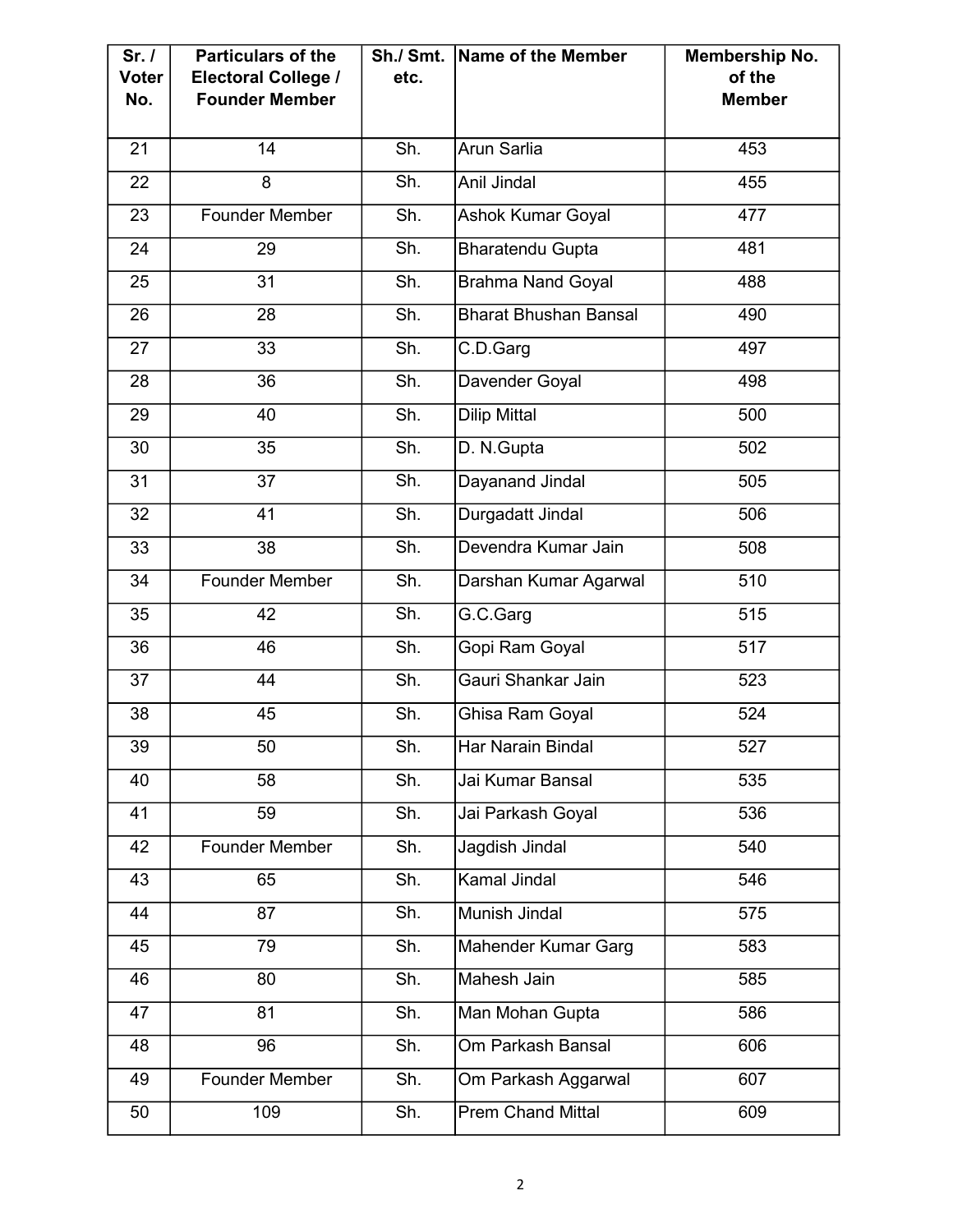| Sr. /<br><b>Voter</b><br>No. | <b>Particulars of the</b><br><b>Electoral College /</b><br><b>Founder Member</b> | Sh./ Smt.<br>etc.          | Name of the Member           | Membership No.<br>of the<br><b>Member</b> |
|------------------------------|----------------------------------------------------------------------------------|----------------------------|------------------------------|-------------------------------------------|
|                              |                                                                                  |                            |                              |                                           |
| 51                           | 106                                                                              | Sh.                        | Poonam Chand Jain            | 621                                       |
| 52                           | 111                                                                              | Sh.                        | <b>Purshottam Dass Gupta</b> | 624                                       |
| 53                           | 105                                                                              | Sh.                        | Pawan Kumar Jindal           | 625                                       |
| 54                           | 103                                                                              | Sh.                        | Pawan Jindal                 | 627                                       |
| 55                           | 100                                                                              | Sh.                        | Pardeep Bansal               | 631                                       |
| 56                           | 132                                                                              | Sh.                        | Rama Nand Jindal             | 640                                       |
| 57                           | 129                                                                              | Sh.                        | Ram Kishan Bansal            | 650                                       |
| 58                           | 138                                                                              | Sh.                        | Ravi Gupta                   | 652                                       |
| 59                           | 124                                                                              | Sh.                        | <b>Rajinder Parsad Garg</b>  | 653                                       |
| 60                           | 120                                                                              | Sh.                        | Rajender Gupta / Garg        | 654                                       |
| 61                           | 135                                                                              | Sh.                        | Ramesh Kumar Jindal          | 656                                       |
| 62                           | 141                                                                              | Sh.                        | Roshan Lal Jindal            | 663                                       |
| 63                           | 126                                                                              | Sh.                        | Rakesh Kumar Garg            | 664                                       |
| 64                           | 121                                                                              | Sh.                        | Rajender Kumar Jain          | 666                                       |
| 65                           | 128                                                                              | Sh.                        | Ram Dayal Goel               | 678                                       |
| 66                           | 133                                                                              | Sh.                        | Ramesh Chander Goyal         | 680                                       |
| 67                           | 134                                                                              | Sh.                        | Ramesh Goyal                 | 681                                       |
| 68                           | 117                                                                              | Sh.                        | Radhey Shyan Arya            | 682                                       |
| 69                           | 140                                                                              | Sh.                        | Rishi Kesh Garg              | 687                                       |
| 70                           | 161                                                                              | Sh.                        | Sheo Ram Aggarwal            | 699                                       |
| $\overline{71}$              | 154                                                                              | Sh.                        | <b>Satinder Kumar</b>        | 700                                       |
| 72                           | 181                                                                              | Sh.                        | Sushil Bansal                | 708                                       |
| 73                           | 145                                                                              | Sh.                        | Salig Ram Gupta (Garg)       | 709                                       |
| 74                           | 165                                                                              | Sh.                        | Shyam Lal Jindal             | 710                                       |
| 75                           | 170                                                                              | Sh.                        | Subhash Jindal               | 712                                       |
| 76                           | 167                                                                              | Sh.                        | Sita Ram Jindal              | 715                                       |
| 77                           | 150                                                                              | Sh.                        | Sanjay Kumar Goyal           | 724                                       |
| 78                           | 182                                                                              | Sh.                        | <b>Sushil Kumar Mittal</b>   | 757                                       |
| 79                           | 196                                                                              | Sh.                        | Vipin Goyal                  | 761                                       |
| 80                           | 192                                                                              | $\overline{\mathsf{Sh}}$ . | <b>Vikas Gupta</b>           | 779                                       |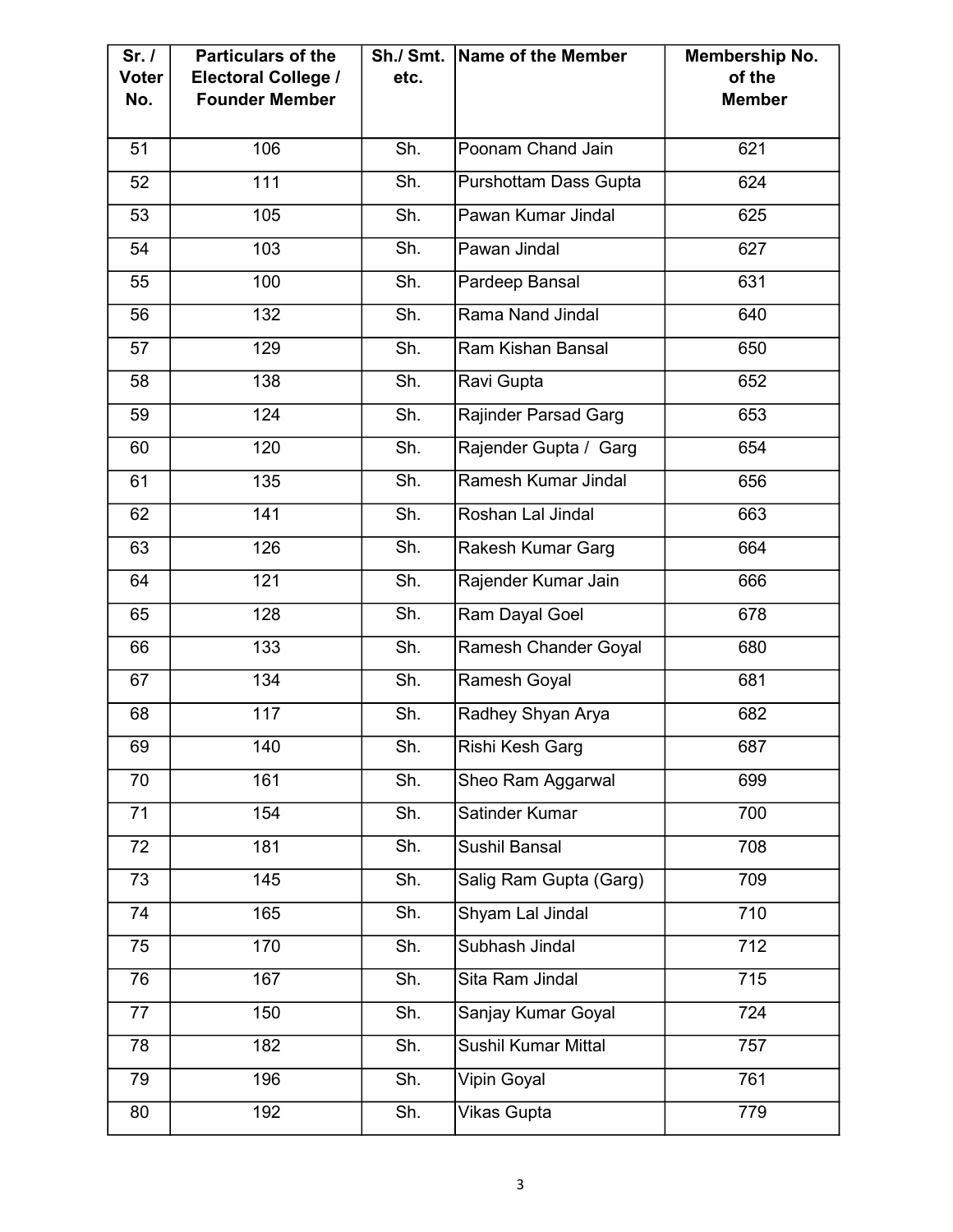| Sr.1<br><b>Voter</b><br>No. | <b>Particulars of the</b><br><b>Electoral College /</b><br><b>Founder Member</b> | Sh./ Smt.<br>etc.          | Name of the Member         | Membership No.<br>of the<br><b>Member</b> |
|-----------------------------|----------------------------------------------------------------------------------|----------------------------|----------------------------|-------------------------------------------|
| 81                          | 187                                                                              | Sh.                        | V. K. Goel                 | 781                                       |
| 82                          | 190                                                                              | Sh.                        | Vijay Kishan Agarwal       | 783                                       |
| 83                          | 188                                                                              | Sh.                        | <b>Vazir Mittal</b>        | 787                                       |
| 84                          | 110                                                                              | Sh.                        | Pritam Parkash Aggarwal    | 808                                       |
| 85                          | 73                                                                               | Sh.                        | Lilu Ram Mittal            | 812                                       |
| 86                          | 176                                                                              | Sh.                        | <b>Surender Kumar Goel</b> | 878                                       |
| 87                          | <b>Founder Member</b>                                                            | Sh.                        | Naveen Jindal              | 1087                                      |
| 88                          | 20                                                                               | Sh.                        | Ashwani Kumar Garg         | 1089                                      |
| 89                          | 162                                                                              | Sh.                        | Shiv Kumar Singal          | 1090                                      |
| 90                          | <b>Founder Member</b>                                                            | Sh.                        | <b>Vivek Mittal</b>        | 1093                                      |
| 91                          | 114                                                                              | Sh.                        | R.L.Goyal                  | 1095                                      |
| 92                          | <b>Founder Member</b>                                                            | Sh.                        | <b>Anand Goyal</b>         | 1098                                      |
| 93                          | 98                                                                               | Sh.                        | Om Prakash Mittal          | 1101                                      |
| 94                          | 102                                                                              | Sh.                        | Pavan Goyal                | 1104                                      |
| 95                          | 53                                                                               | Sh.                        | Harish Singla              | 1108                                      |
| 96                          | 57                                                                               | Sh.                        | Jagmohan Aggarwal          | 1115                                      |
| 97                          | 54                                                                               | Sh.                        | Hoshiari Mal Bansal        | 1118                                      |
| 98                          | 123                                                                              | Sh.                        | Rajesh Singla              | 1120                                      |
| 99                          | 94                                                                               | Sh.                        | Navneet Goyal              | 1134                                      |
| 100                         | 169                                                                              | Sh.                        | Subhash Chand Bansal       | 1186                                      |
| 101                         | 16                                                                               | Sh.                        | <b>Ashok Bansal</b>        | 1199                                      |
| 102                         | 26                                                                               | Sh.                        | <b>Banarasi Dass Gupta</b> | 1223                                      |
| 103                         | 39                                                                               | $\overline{\mathsf{Sh}}$ . | Devinder Jindal            | 1228                                      |
| 104                         | Founder Member                                                                   | Sh.                        | Jagdish Mittal             | 1239                                      |
| 105                         | 68                                                                               | Sh.                        | Krishan Bansal             | 1247                                      |
| 106                         | 22                                                                               | Sh.                        | <b>Bajrang Dass Garg</b>   | 1267                                      |
| 107                         | 195                                                                              | Sh.                        | <b>Vinod Gupta</b>         | 1268                                      |
| 108                         | 101                                                                              | Sh.                        | Pardeep Goyal              | 1270                                      |
| 109                         | 82                                                                               | Sh.                        | Manish Jindal              | 1271                                      |
| 110                         | 191                                                                              | Sh.                        | Vijay Kumar Agarwal        | $\frac{1}{272}$                           |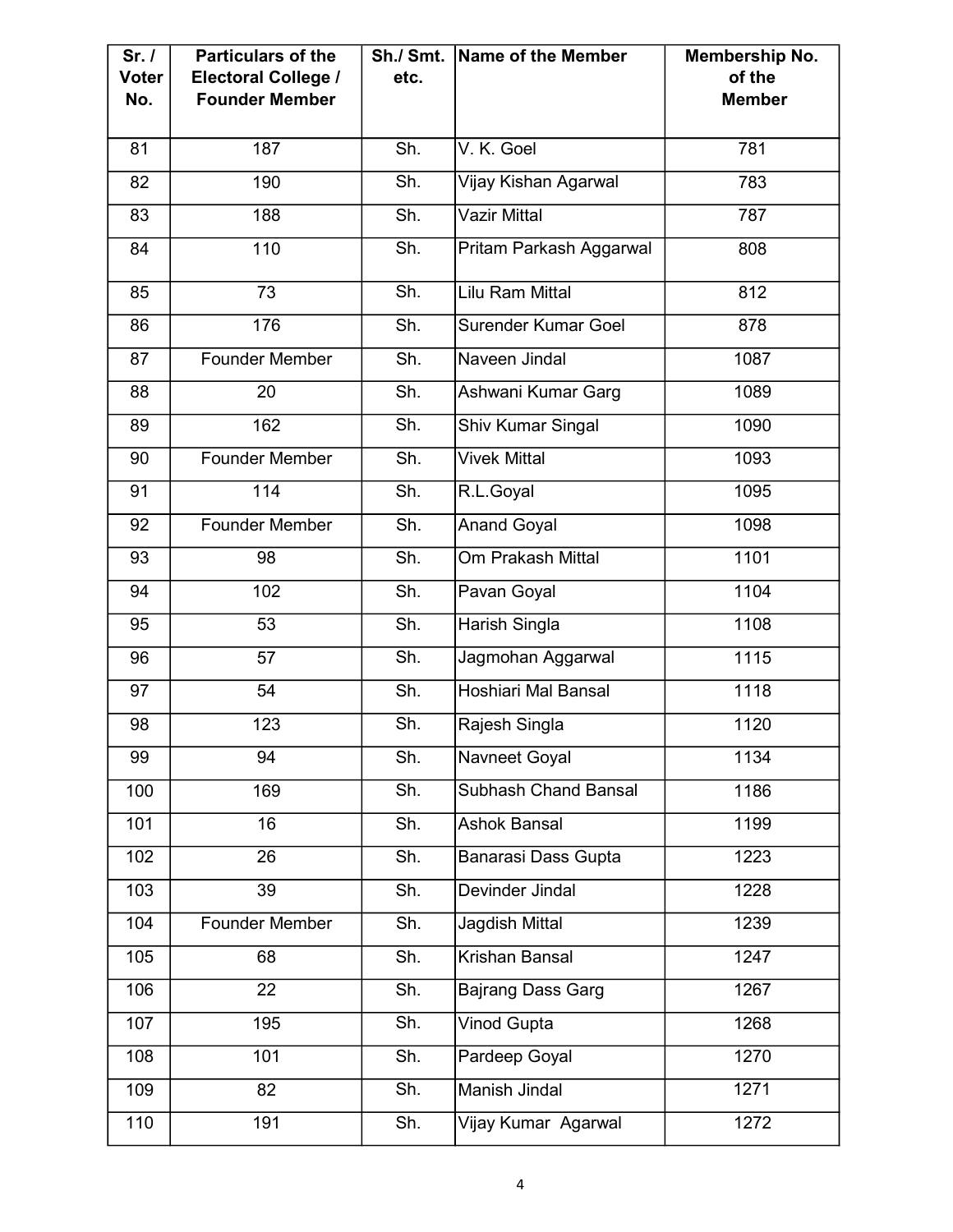| Sr.1<br><b>Voter</b><br>No. | <b>Particulars of the</b><br><b>Electoral College /</b><br><b>Founder Member</b> | Sh./ Smt.<br>etc. | Name of the Member             | <b>Membership No.</b><br>of the<br><b>Member</b> |
|-----------------------------|----------------------------------------------------------------------------------|-------------------|--------------------------------|--------------------------------------------------|
| 111                         | 178                                                                              | Sh.               | Suresh Jain                    | 1276                                             |
| 112                         | 163                                                                              | Sh.               | Shreyans K. Jain               | 1277                                             |
| 113                         | 48                                                                               | Sh.               | <b>Gulshan Singal</b>          | 1278                                             |
| 114                         | 104                                                                              | Sh.               | Pawan Kumar Garg               | 1285                                             |
| 115                         | 158                                                                              | Sh.               | Sehdev Arya                    | 1286                                             |
| 116                         | 146                                                                              | Sh.               | Sanat Kumar Bindal             | 1288                                             |
| 117                         | 185                                                                              | Sh.               | <b>Tilak Jain</b>              | 1290                                             |
| 118                         | 180                                                                              | Sh.               | <b>Surinder Gupta</b>          | 1292                                             |
| 119                         | 171                                                                              | Smt.              | Sucheta Gupta                  | 1294                                             |
| 120                         | 131                                                                              | Sh.               | Ram Narayan Maheshwari         | 1301                                             |
| 121                         | 24                                                                               | Sh.               | <b>Bajrang Lal Goyal</b>       | 1310                                             |
| 122                         | 97                                                                               | Sh.               | Om Prakash Goyal               | 1321                                             |
| 123                         | 186                                                                              | Sh.               | <b>Umesh Gupta</b>             | 1322                                             |
| 124                         | 9                                                                                | Sh.               | Anil Kumar Bansal              | 1323                                             |
| 125                         | 89                                                                               | Sh.               | Nand Kishore Aggarwal          | 1324                                             |
| 126                         | 168                                                                              | Sh.               | Sohan Lal Singla               | 1342                                             |
| 127                         | Founder Member                                                                   | Sh.               | <b>Ramesh Chand Gupta</b>      | 1351                                             |
| 128                         | 17                                                                               | Sh.               | <b>Ashok Garg</b>              | 1359                                             |
| 129                         | 164                                                                              | Sh.               | Shri Ram Prakash               | 1363                                             |
| 130                         | 179                                                                              | Sh.               | <b>Suresh Kumar Bansal</b>     | 1367                                             |
| 131                         | 63                                                                               | Sh.               | Kailash Chander                | 1369                                             |
| 132                         | 130                                                                              | Sh.               | Ram Kumar Rawalwasia           | 1384                                             |
| 133                         | 119                                                                              | Sh.               | Rajeev Satrodia Garg           | 1414                                             |
| 134                         | 86                                                                               | Sh.               | Mool Chand Gupta               | 1426                                             |
| 135                         | 74                                                                               | Sh.               | M. K. Satrodia                 | 1428                                             |
| 136                         | Founder Member                                                                   | Smt.              | Shallu Jindal                  | 1431                                             |
| 137                         | <b>Founder Member</b>                                                            | Smt.              | Savitri Jindal                 | 1432                                             |
| 138                         | Founder Member                                                                   | Sh.               | Munna Tayal (Abhiram<br>Tayal) | 1433                                             |
| 139                         | <b>Founder Member</b>                                                            | Dr.               | Anurag Aggarwal                | 1434                                             |
| 140                         | Founder Member                                                                   | Sh.               | Rajiv Jain                     | 1435                                             |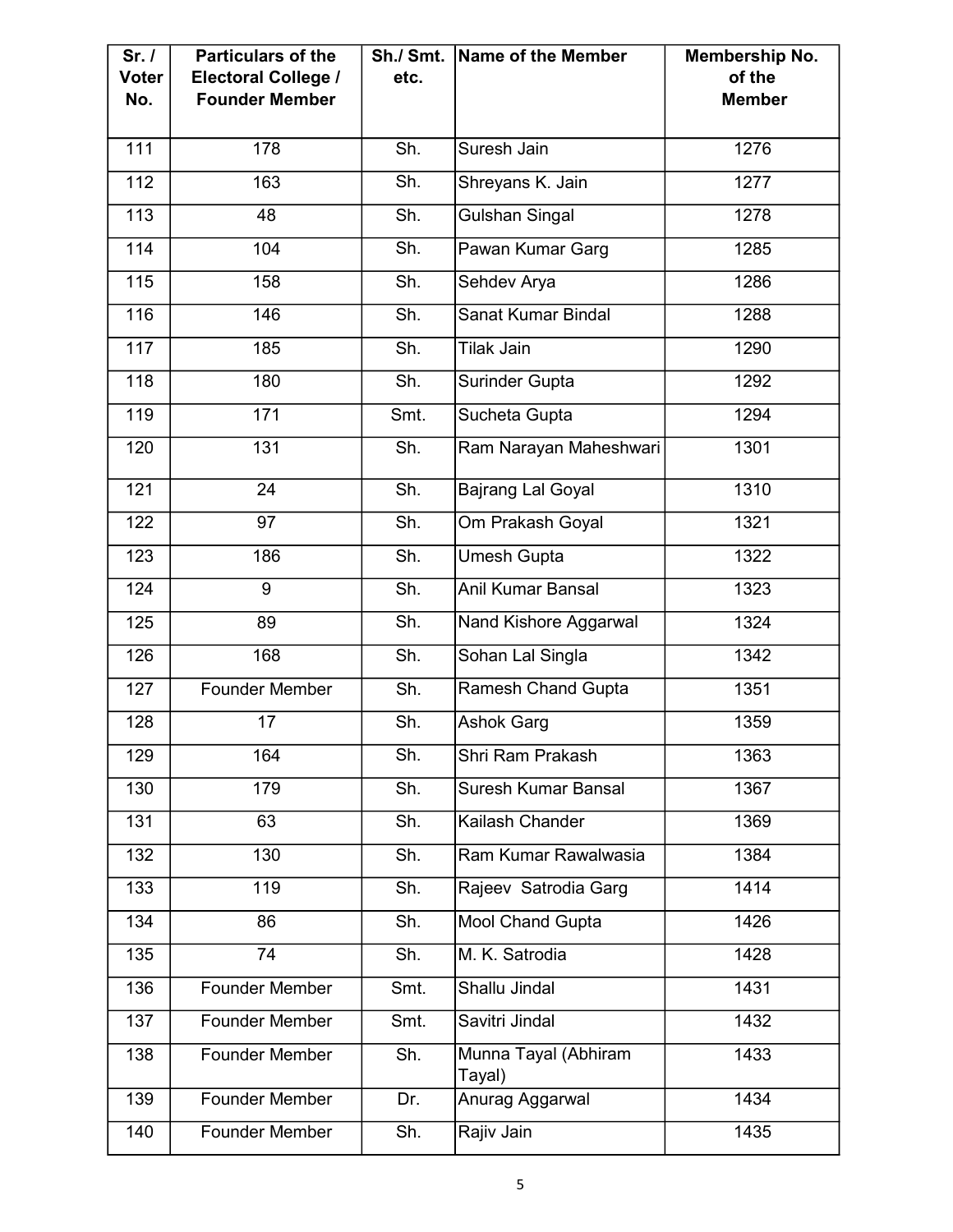| Sr. /<br><b>Voter</b><br>No. | <b>Particulars of the</b><br><b>Electoral College /</b><br><b>Founder Member</b> | Sh./ Smt.<br>etc. | Name of the Member             | <b>Membership No.</b><br>of the<br><b>Member</b> |
|------------------------------|----------------------------------------------------------------------------------|-------------------|--------------------------------|--------------------------------------------------|
| 141                          | <b>Founder Member</b>                                                            | Sh.               | <b>Nishant Baranwal</b>        | 1436                                             |
| 142                          | <b>Founder Member</b>                                                            | Sh.               | Jawahar Goenka                 | 1437                                             |
| 143                          | <b>Founder Member</b>                                                            | Sh.               | <b>Bhupender Goel</b>          | 1438                                             |
| 144                          | <b>Founder Member</b>                                                            | Sh.               | Vinod Aggarwal                 | 1439                                             |
| 145                          | <b>Founder Member</b>                                                            | Sh.               | Ram Kishan Gupta               | 1440                                             |
| 146                          | <b>Founder Member</b>                                                            | Smt.              | Nirmala Goel                   | 1441                                             |
| 147                          | <b>Founder Member</b>                                                            | Sh.               | Ramesh Agarwal                 | 1442                                             |
| 148                          | <b>Founder Member</b>                                                            | Sh.               | Kapil Garg                     | 1443                                             |
| 149                          | <b>Founder Member</b>                                                            | Smt.              | Aruna Oswal                    | 1445                                             |
| 150                          | <b>Founder Member</b>                                                            | Sh.               | <b>Shael Oswal</b>             | 1446                                             |
| 151                          | <b>Founder Member</b>                                                            | Sh.               | Shekhar Kumar Sharda           | 1447                                             |
| 152                          | <b>Founder Member</b>                                                            | Sh.               | <b>Surender Prasad Agarwal</b> | 1448                                             |
| 153                          | <b>Founder Member</b>                                                            | Sh.               | Anil Agarwal                   | 1449                                             |
| 154                          | <b>Founder Member</b>                                                            | Dr.               | Rajesh Singla (MDS)            | 1450                                             |
| 155                          | 174                                                                              | Sh.               | Sunil Jain                     | 1451                                             |
| 156                          | 15                                                                               | Sh.               | <b>Ashish Goyal</b>            | 1455                                             |
| 157                          | 75                                                                               | Sh.               | Sh. Madan Lal Bansal           | 1457                                             |
| 158                          | 127                                                                              | Sh.               | Sh. Ram Avtar Singal           | 1460                                             |
| 159                          | <b>Founder Member</b>                                                            | Sh.               | Narender Jindal                | 1461                                             |
| 160                          | <b>Founder Member</b>                                                            | Sh.               | Neeraj Kumar Jindal            | 1462                                             |
| 161                          | <b>Founder Member</b>                                                            | Sh.               | Pankaj Jindal                  | 1463                                             |
| 162                          | <b>Founder Member</b>                                                            | Smt.              | Sunita Jindal                  | 1464                                             |
| 163                          | <b>Founder Member</b>                                                            | Smt.              | Sushila Jindal                 | 1465                                             |
| 164                          | <b>Founder Member</b>                                                            | Sh.               | Dharam Pal Jindal              | 1466                                             |
| 165                          | <b>Founder Member</b>                                                            | Smt.              | Savita Jindal                  | 1467                                             |
| 166                          | <b>Founder Member</b>                                                            | Sh.               | Saket Jindal                   | 1468                                             |
| 167                          | <b>Founder Member</b>                                                            | Sh.               | Raghav Jindal                  | 1469                                             |
| 168                          | <b>Founder Member</b>                                                            | Smt.              | Shruti Raghav Jindal           | 1470                                             |
| 169                          | <b>Founder Member</b>                                                            | Sh.               | Parth Jindal                   | 1471                                             |